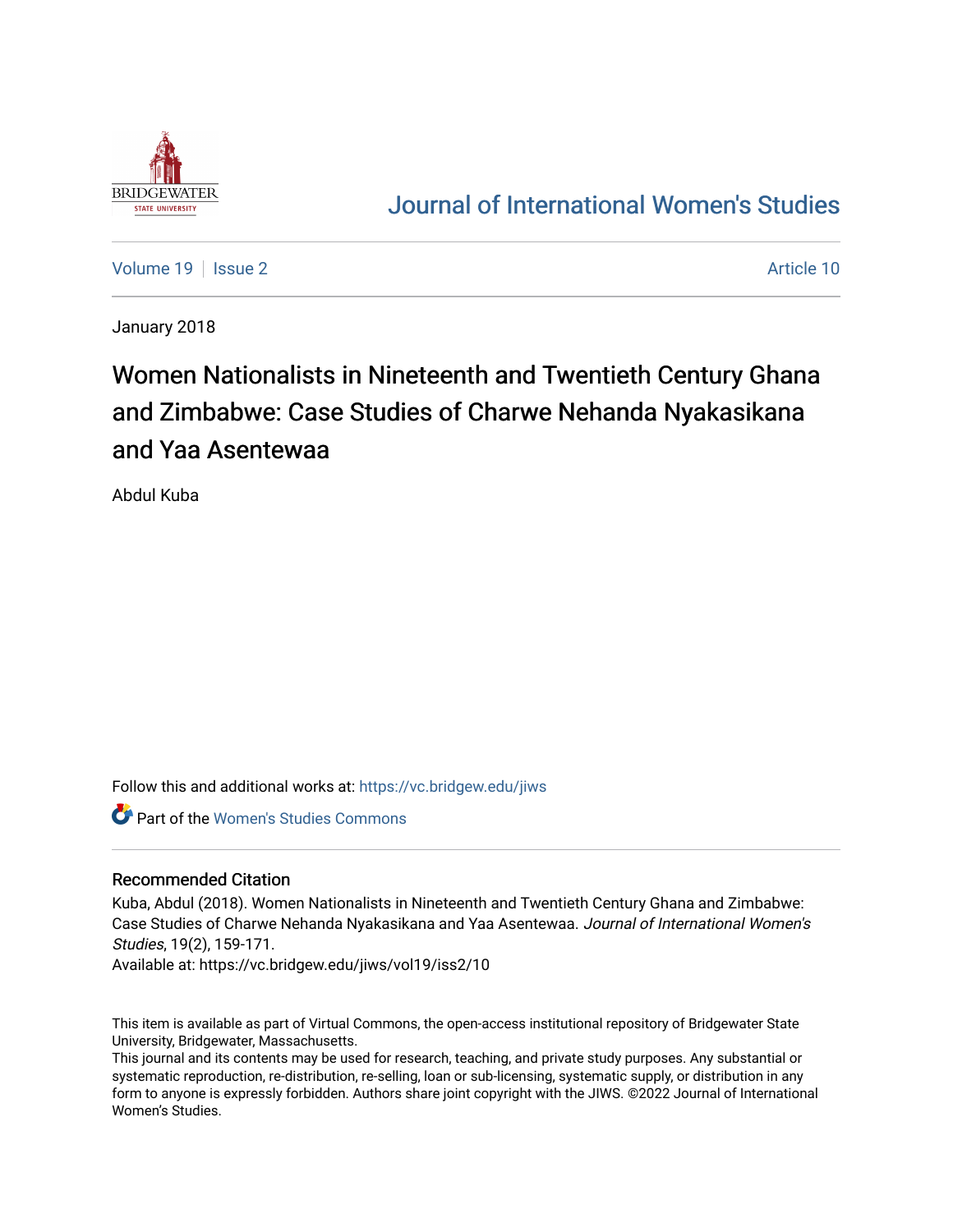#### Kuba: Women Nationalists in Ghana and Zimbabwe

This journal and its contents may be used for research, teaching and private study purposes. Any substantial or systematic reproduction, re-distribution, re-selling, loan or sub-licensing, systematic supply or distribution in any form to anyone is expressly forbidden. ©2018 Journal of International Women's Studies.

# **Women Nationalists in Nineteenth and Twentieth Century Ghana and Zimbabwe: Case Studies of Charwe Nehanda Nyakasikana and Yaa Asentewaa**

By Abdul Kuba<sup>[1](#page-1-0)</sup>

#### **Abstract**

Nation and nationalism have been associated with masculinity. Nations and states are often envisioned through heroic narratives. According to these narratives, nations are formed through the blood and toil of fore-fathers not fore-mothers. Women's roles in nation-building are regarded as supportive, relegating them to the background as supporters of their male counterparts. Heroines receive little or no attention in the historiography of national struggles. Pedagogically, heroines are understudied in most African school systems. It is easier for one to encounter names of nationalists like Kwame Nkrumah (Ghana), Nelson Mandela (South Africa), Jomo Kenyatta (Kenya), Thomas Sankara (Burkina Faso) among other heroes who led the liberation struggle in their respective countries compared to heroines like Yaa Asantewaa (Ghana), Charwe Nyakasikana (Zimbabwe), Mrs. Theodosia Salome Okoh (Ghana) among other women who contributed immensely to the development of their nation. Women have contributed greatly to the formation of the African nation. They served as reproducers of the state not only through their biological role as child bearers, but also their roles as cultural transmitters and liberators. Women's role in the nations of Africa must be examined if our understanding of nationalism is to be complete. There is the need for the history of nationalism in Africa to be examined through a feminist lens rather than the traditional masculine conception. This essay addresses this lacuna in the history of nationalism in Africa by examining the roles of Yaa Asantewaa of Ghana and Charwe Nyakasikana of Zimbabwe in the national struggles in their respective countries in the late nineteenth and early twentieth centuries.

*Keywords:* nationalism, imperialism, liberation, reproduction, humiliation, women in Ghana, women in Zimbabwe, Charwe Nehanda,

#### **Introduction**

l

Nation, nationality, and nationalism have all proved to be difficult to define and analyze. Nationalism has been deployed in a variety of ways including; the process of nation building, a sense of national consciousness or sentiment, a symbolic and a linguistic representation of a nation,<sup>[2](#page-1-1)</sup> an ideology and a movement intended to realize the national will.<sup>[3](#page-1-2)</sup> Nationalism could also

<span id="page-1-0"></span><sup>1</sup> Abdul Kuba is a Master's student in History at the University of Texas at San Antonio, an African historian interested in the history of migration and the Labor history of Africans in the Diaspora in the nineteenth and twentieth centuries; Slavery and emancipation, Women's history, Cultural studies and the Economic history of Africa in the colonial and post-colonial eras. I have served as a teaching and a research assistant at the University of Cape Coast (Ghana) and the University of Texas at San Antonio.<br><sup>2</sup> Alon Confino. *The Nation as a Local Metaphor* (London: University of North Carolina Press, 1997), 4.<br><sup>3</sup> Rick Wilford and Robert L. Muller. *Women, Ethnic* 

<span id="page-1-2"></span><span id="page-1-1"></span>Routledge, 1998), 7.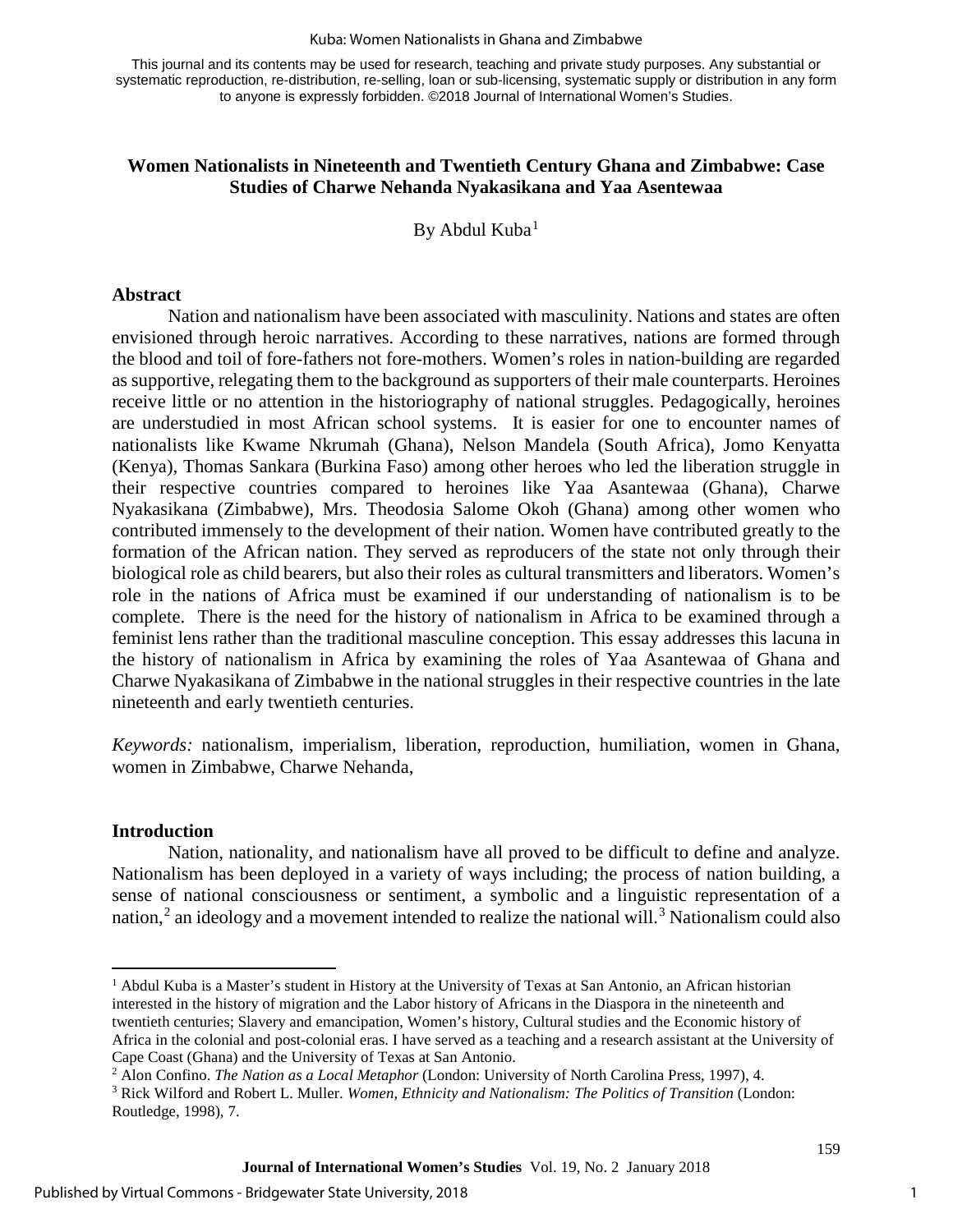include the shared experience of a single language<sup>[4](#page-2-0)</sup>, religion, and unitary historical experience.<sup>[5](#page-2-1)</sup> Nationalism is usually geared towards the achievement of a common goal, either to liberate oneself from oppression or to exert dominion over another group.<sup>[6](#page-2-2)</sup> For instance the colonization of most African countries was championed by political nationalism in Europe.

During the fifteenth and sixteenth centuries, a nation's prestige was determined by the number of colonies they possessed. This made most European countries turn to Africa and Asia to acquire colonies. France incursion in Africa was motivated by national drive. After the defeat of France in the Franco-Prussian war of 1871, the French had to look elsewhere to salvage their prestige. On the other hand, African nationalism was motivated by the desire to end territorial colonialism.[7](#page-2-3) This is not to say African nationalism began with the colonization of the continent. Nationalism and the need for the formation of a nation had been part of Africans since time immemorial, groups like the Zulus, Asante and Ndebele among other sought to distinguish themselves from their neighbors and exert their domination.

Nationalism in the nineteenth and twentieth century aimed at attacking colonial rule on the continent. Accounts of nationalism and the formation of nations in Africa are told mostly from the masculine point of view.[8](#page-2-4) Women's view of the nation and participation is either minimal if not solely missing from the historiography of African nationalist movement. This work examines women's nationalism from two different regions: Zimbabwe in the southern part of Africa and Ghana in West Africa. This work takes a careful look at the roles of Yaa Asantewaa and Charwe Nehanda Nyakasikana in the development of nationalism in Ghana and Zimbabwe respectively. It also takes a comparative analysis of the contribution of the two women towards modern nationalism in Africa.

# **Yaa Asantewaa**

Yaa Asantewaa was born in 1832 to the Asona royal family of the Besease lineage of Edweso Stool. Her mother, Ata Po, and father, Kwaku Ampoma, were from Ampabame near Besease. Yaa Asantewaa and her brother Kwasi Afrane were the only children of the union of their parents. Yaa Asantewaa was said to have an in-depth knowledge of her culture since she received education on the cultures, customs, traditional norms, and history of her state and other states. She was groomed to assume the position of queen mother of Edweso. Yaa Asantewaa thus abided by the traditions and customs of her people. According to Asirfi-Danquah and Adu-Boahen, Yaa Asantewaa was a formidable looking woman. Asirifi-Danquah describes her as "thin brown, leathery woman with fierce blazing eyes."

Adu-Boahen on the other hand describes her as a stout woman giving her weight as two hundred pounds and height of five foot ten inches. She was a strong woman, known to be tenacious

 $\overline{\phantom{a}}$ 

<span id="page-2-0"></span><sup>4</sup> Benedict Anderson. *Imagine Communities: Reflections on the Origin and Spread of Nationalism* (New York: Verso, 2006), 42.<br><sup>5</sup> Nana Pokua Wiafe Mensah. "Nana Yaa Asantewaa, The Queen Mother of Ejisu: The Unsung Heroine of

<span id="page-2-1"></span>Feminism in Ghana", A thesis submitted in conformity with the requirements for the degree of Master of Arts Department of Sociology and Equity Studies in Education Ontario Institute for Studies in Education of the University of Toronto, 2010, 29.<br><sup>6</sup> Norman M. Niamark. *Fires of Hatred: Ethnic Cleansing in Twentieth-Century Europe* (London: Harvard

<span id="page-2-3"></span><span id="page-2-2"></span>University Press, 2001), 8.<br><sup>7</sup> Ali Mazuri. "African between Nationalism and Nationhood, A political survey", *Journal of Black Studies: Vol. 13.*<br>*No.1*, Septembe, 1982, 23.

<span id="page-2-4"></span><sup>&</sup>lt;sup>8</sup> New African, June 2006.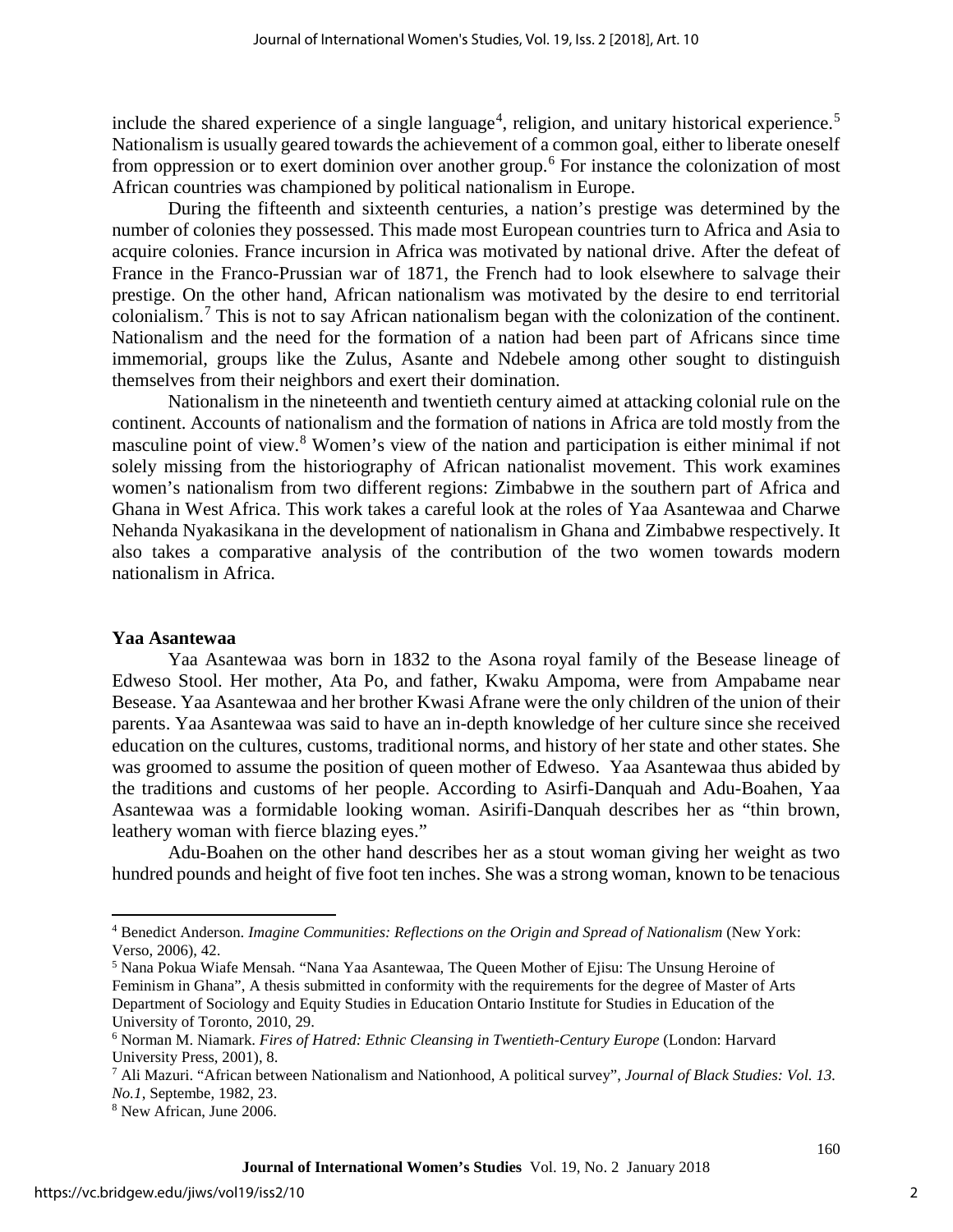and believed that "men were not fences for any woman to lean against."<sup>[9](#page-3-0)</sup> She used this slogan to encourage her fellow women to have faith in themselves. Oral tradition has it that Yaa Asantewaa's farm at Boankra, a town found on the Kumase-Accra trunk road derived its name from Yaa Asantewaa's focused trait. She was known not to bid farewell to any one when she was going to her farm. This generated the saying "Yaa ko afuom a onkra," meaning "Yaa always leaves for her farm without bidding farewell to anyone."<sup>[10](#page-3-1)</sup>

Yaa Asantewaa grew up to marry Owusu Kwabena of Kantinkyiren near Trede. This union produced only a daughter, Ama Serwaa Brakatu.[11](#page-3-2) Yaa Asantewaa was known to uphold human dignity and justice not despising anyone but had high regard and concern not only for her state but also the Asante kingdom, which she saw as having a unique tradition and culture. Yaa Asantewaa was installed as queen mother of Edweso in 1877 when she was in her mid-40s. She was later made the paramount chief of Edweso when her grandson Akwasi Afrane Kuma, chief of Edweso, was sent into exile together with Nana Agyemang Prempeh I at Seychelles Island by the British in 1896.[12](#page-3-3) Though with no western education, Yaa Asantewaa was noted for her patriotism, intelligence, and hatred for imperial domination. It was this drive for freedom that culminated in one of the most famous wars in Asante's history "The Yaa Asantewaa War." The outcome of this was the declaration of the Asante kingdom as a colony.



**Youthful Yaa Asantewaa on Ghana Currency**[13](#page-3-4), (Source: Google picture.com)

# **The 1900-1901 Yaa Asantewaa War**

Historical records on relations between Kumase Paramountcy and that of Edweso suggest unfriendly relations between these two authorities. This has raised questions about Yaa Asantewaa's involvement in the 1900 war with the British. The mid-nineteenth century saw the execution of Edwesohene, Osei Borobe Dankwa by Asantehene Kwaku Dua for protesting a ruling against him in a dispute over Nyameani.<sup>[14](#page-3-5)</sup> In addition to this the people of Edweso were fined as a punishment for protesting the verdict and the territory of Manhyia, which happened to be under

l

<span id="page-3-2"></span><span id="page-3-1"></span>

<span id="page-3-0"></span><sup>&</sup>lt;sup>9</sup> Wiafe Mensah, "Nana Yaa Asantewaa, 41.<br><sup>10</sup> Ibid., 42.<br><sup>11</sup> PRAAD, Kumase, ARG 1/2/13/12, Ejisu Affairs 1925-1938, Edwesohene Kwabena Owusu to CEPA, dd. Kumase, 9<sup>th</sup> March 1925.

<span id="page-3-3"></span><sup>&</sup>lt;sup>12</sup> New African, June 2006.

<sup>13</sup> New African, December 2000.

<span id="page-3-5"></span><span id="page-3-4"></span><sup>&</sup>lt;sup>14</sup> Nyameani is from the Akan words, 'Nyame', meaning God and 'Ani', face. Nyameani literally means face of God, this was a town on the north ridges of lake Bosomtwe.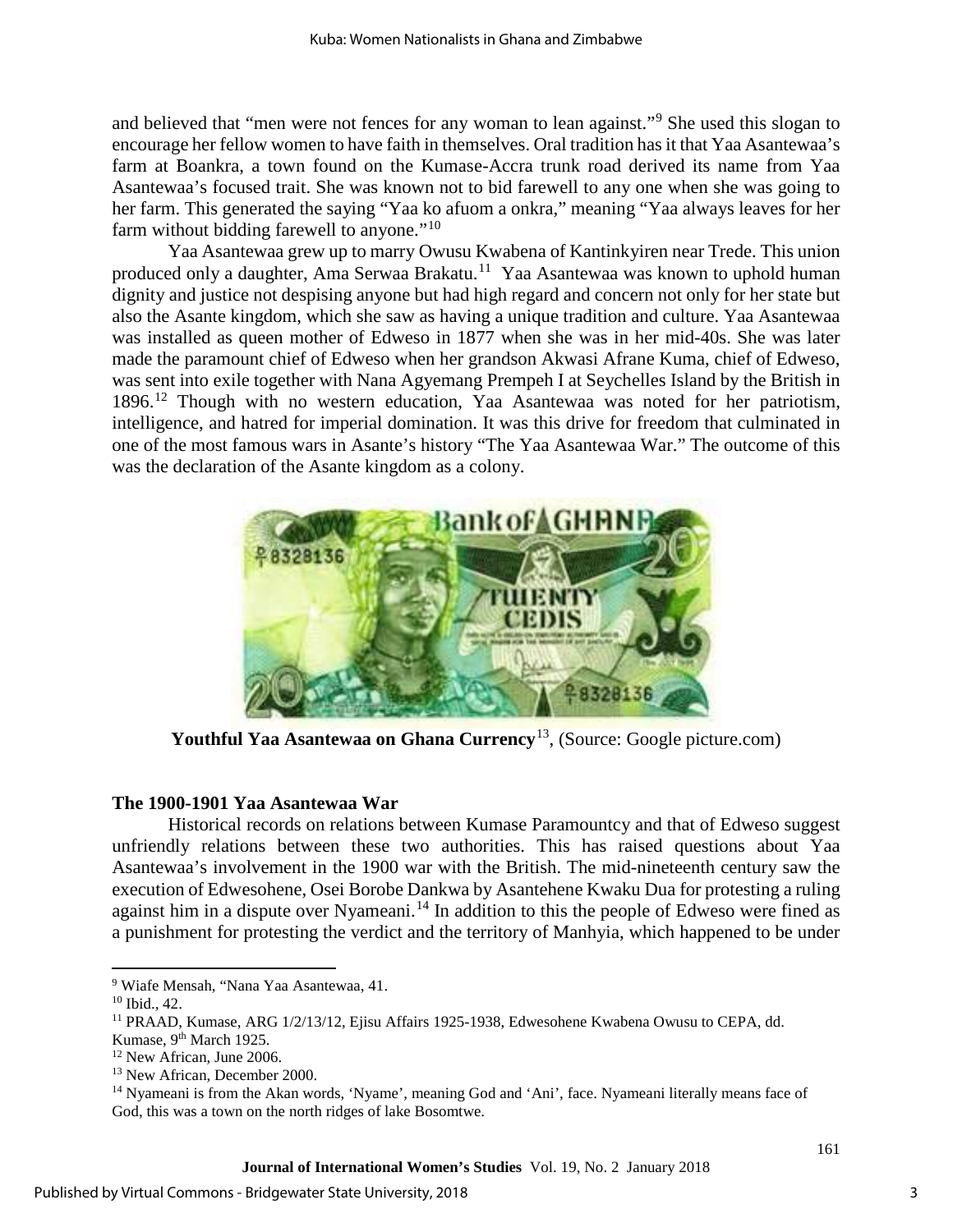Edweso, was seized.<sup>[15](#page-4-0)</sup> The 1860s also saw the conviction and de-Stoolment of Edwesohene Ata Nuamoa for committing incest. Again, Edweso was heavily fined.

In the 1870s, Kwabena Tia the then Edwesohene defaulted on a loan given by the Kumase palace official Krakyere and then assaulted his creditor. He was de-Stooled by Asantehene Kofi Kakari, and Edweso was heavily fined when its people protested. Some Stools of Edweso, regalia and people from Besease, Bonwire, Dwenaase, and Hwereso were handed over to Kumase palace functionaries. Finally, in the early 1880s, there was an attempted assassination of Edwesohene KwameWuo by his own subjects for alleged theft and cruelty. Mensa Bonsu the king of the Asante kingdom at the time de-Stooled him, but also charged the people with insurrection.<sup>16</sup>

The latter half of the nineteenth century however saw the resolution of the tense relation between the dynasties of Kumase and Edweso. Asantehene, Mensah Bonsu was de-Stooled in 1883. The years that followed witnessed five years of civil war as two royals, Yaw Twereboama and Agyeman Prempeh, fought over the 'Golden Stool'.[17](#page-4-2) The conflict destroyed Kumase's military might and towns and villages were ravaged. Yaw Twereboama had fresh non-Kumase troops, raised and led by Sawuahene and later by Kokofuhene and Mamponhene. Agyeman Prempeh on the other hand lacked these advantages because his core Kumase supporters were warweary.

His mother, Asantehemaa Yaa Kyaa resorted to desperate measures to ensure her son ascended to the throne. She offered wealth and honors to non-Kumase chiefs who still had fighting men in return for their support in making her son Asantehene. It was these measures that rejuvenated relations between Kumase and Edweso. Edwesohene, Kwasi Afrane who also doubled as the brother of Yaa Asantewaa took an oath of allegiance to support Prempeh and defend the Asante kingdom when called on. This was probably the oath invoked during the 1900/1 British Asante war also referred to as "The Yaa Asantewaa War".<sup>18</sup> Tied to this was British oppression. In 1895 the newly enstooled Edwesohene, Kofi Tene granted a concession over Obuasi mines, (land Edweso is reported to have been acquired from the Kumase dynasty) to G.A. Robertson, the king of Winneba on the Gold Coast colony and his concubine and business partner Amma Sika  $(Amma money).<sup>19</sup>$ 

In January 1896 Kofi Tene was among those arrested by the British and exiled with Asantehene, Agyeman Prempeh to the Seychelles Islands off the northern tip of Madagascar.<sup>[20](#page-4-5)</sup> Yaa Asantewaa took charge of Edweso after the arrest of Kofi Tene, and she was paid the renewal rent on the concession by Robertson. However, the new British rulers in Kumase were determined to regulate gold mining in Asante to maximize profit. In late January 1896, Stewart had a talk with Yaa Asantewaa about the Robertson concession. Yaa Asantewaa expressed her dissatisfaction with the earlier arrangement with Kofi Tene adding that if she had negotiated the terms she would have

 $\overline{a}$ 

<span id="page-4-0"></span><sup>15</sup> T.C McCaskie. "The Life and Afterlife of Yaa Asantewaa", *Africa: Journal of the International African Institute, Vol. 77, no. 2* (2007) ,153.<br><sup>16</sup> The reconstruction that follows here is based on a wide range of sources. See in particular MRO (Manhyia

<span id="page-4-1"></span>Records Office), Kumase, E/DC/11, 'Ejisu Stool 1913-1935'; 'Correspondence concerning the claims of ex-Omanhene Yaw Awua against the Ejisu Stool 1915-1931'; DCK No. 37, 'Enquiry into Ejisu Stool Lands and Properties 1938-1941'; Correspondence concerning Privy Council Appeals, 'Affairs of Donyina, Apromasi, Ekisu, Akyinakrom and Kwaso 1921-1948'; PRAAD, Kumase, ARG 1/2/13/12, 'Ejisu Affairs 1925-1938'; ARG 1/2/13/13, 'Ejisu Affairs 1935-1936.'.<br><sup>17</sup> Boateng Osei. "Yaa Asantewaa on Stage", New African, ProQuest, April 2001, 6.

<span id="page-4-2"></span>

<span id="page-4-3"></span><sup>&</sup>lt;sup>18</sup> Ibid., 7.<br><sup>19</sup> McCaskie, "The Life and Afterlife of Yaa Asantewaa", 157.<br><sup>20</sup> New African, 6.

<span id="page-4-5"></span><span id="page-4-4"></span>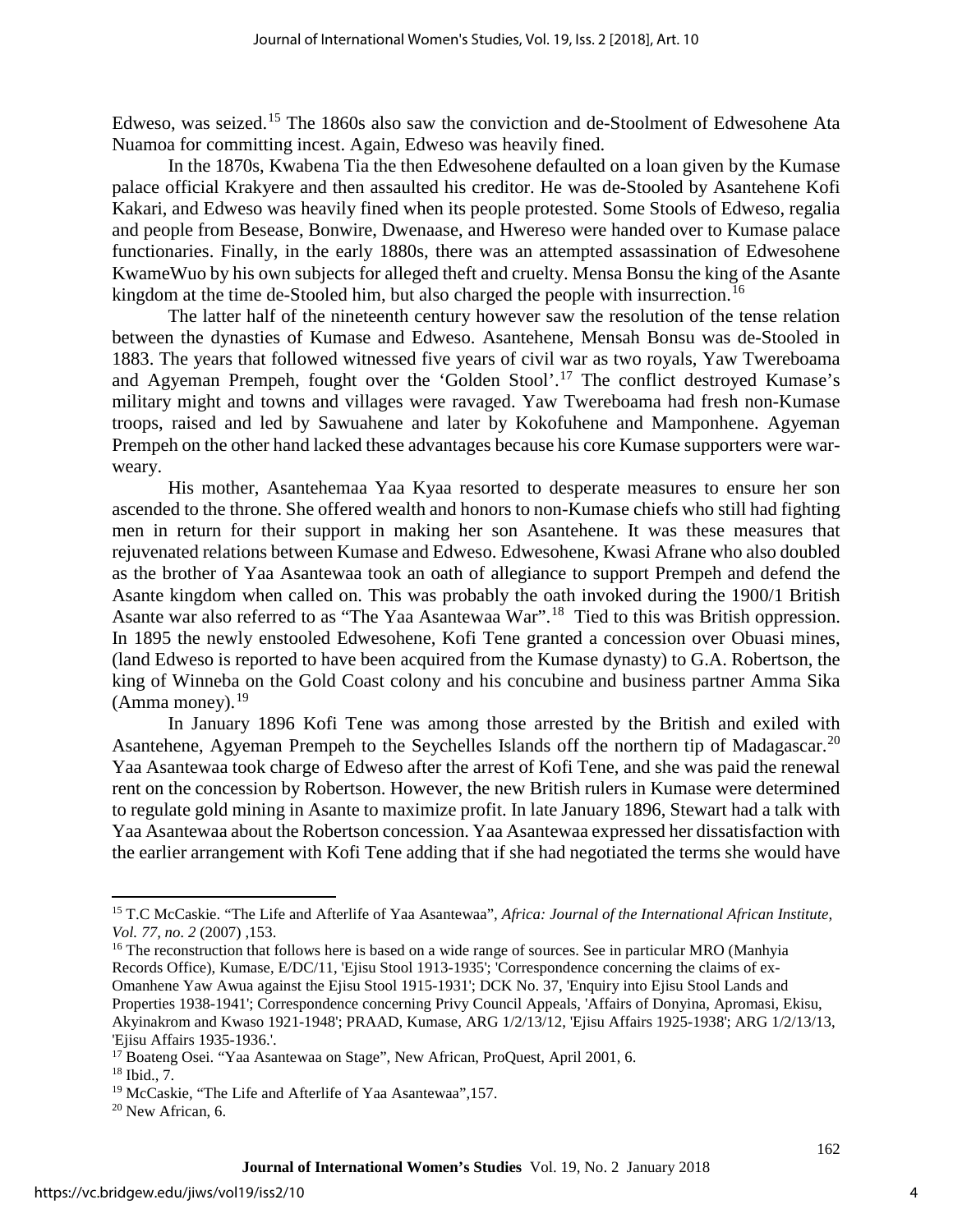secured greater share of the profit for the Edweso Stool. Governor Maxwell on hearing this declared the Robertson concession null and void, stating that Kokofu's claim to the land should be recognized as its chief was known to be pro-British. Yaa Asantewaa was also told that under the new regulations Asante lessors would only receive concession rents and no share in the mining profits. Under the new arrangement Edweso lost all title to Obuasi by  $1900$ <sup>[21](#page-5-0)</sup>



**Agyeman Prempeh,** (Source: Google pictures)

Prior to 1900 all effort by Asante to make the British return Asantehene, Agyeman Prempeh and other royals of the kingdom proved futile. He had been there for four years with 30 of his most important paramount chiefs and elders, including his mother and brother.<sup>[22](#page-5-1)</sup> To make matters worse, the British governor, Sir Frederic Hodgson attempted to take possession of the 'Golden Stool', the embodiment and the "soul and body" of the Asante nation. According to Asante's folklore, the 'Golden Stool' was commanded from the skies by the famous priest, Okomfo Anokye, at the beginning of the reign of the first Asantehene, Osei Tutu I.<sup>[23](#page-5-2)</sup> The Stool is rarely seen in public and under no condition must the Stool depart from the kingdom since it was the very thing that united the various polities of Asante kingdom together.<sup>[24](#page-5-3)</sup>

l

<span id="page-5-0"></span><sup>&</sup>lt;sup>21</sup> Elizabeth Isichei. *History of West Africa Since 1800* (London: Macmillan Publisher Limited, 1977), 168.<br><sup>22</sup> Roger S Gocking. *The History of Ghana* (London: Greenwood Press, 2005), 38.

<span id="page-5-2"></span><span id="page-5-1"></span><sup>&</sup>lt;sup>23</sup> David Kimble. A Political History of Ghana, 1850-1928, (Oxford: Clarendon Press, 1963), 305.<br><sup>24</sup> McCaskie, "The Life and Afterlife of Yaa Asantewaa", 158.

<span id="page-5-3"></span>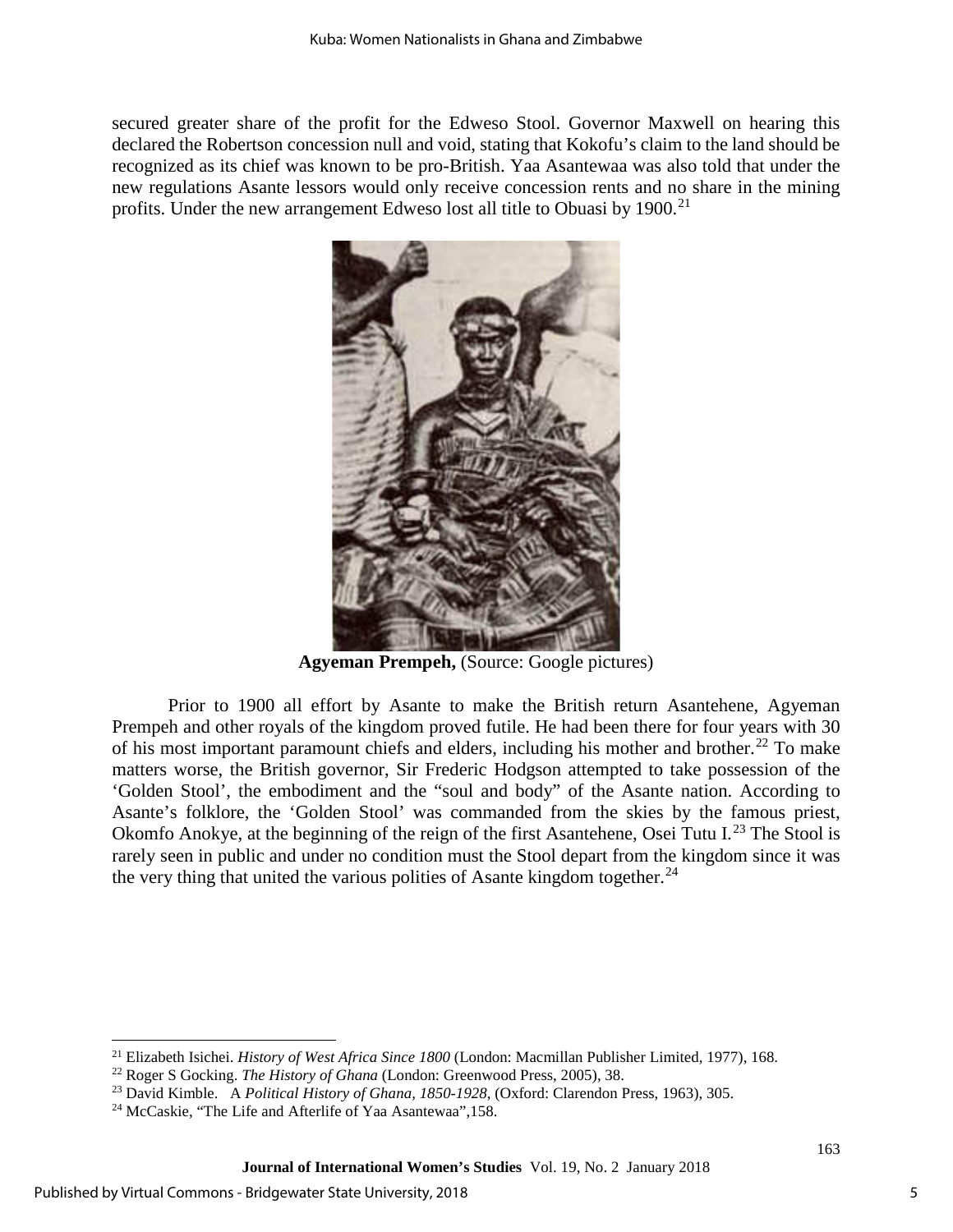

**The 'Golden Stool' symbolizing the "soul and body of the Asante Kingdom,**  (Source: Google pictures)

British demand for the Golden Stool was therefore seen as the ultimate insult Asante could ever bear. It was against this backdrop that Yaa Asantewaa called on the chiefs and the entire Asante kingdom to rise and defend the kingdom against British oppression. She is reported to have evoked these words:

Brave men of our motherland, we face serious confrontation because of this governor's insulting demand for our Golden stool. We should remember that not long ago the white man invaded our country and declared our kingdom a British protectorate. Let us not forget that this same white man set ablaze Kumase our seat of government after looting all the priceless treasures bequeathed to us by our forefathers. Our king, Nana Agyeman Prempeh I, was arbitrarily arrested and deported to foreign lands, together with our queen mother Nana Yaa Akyaa and our leading chiefs without any one raising a finger. Today the governor has come to demand for the very soul of the Asante nation! Countrymen shall we sit and accept humiliation by these rogues? Arise! Resist the white man whose sole purpose in our land is to steal and destroy. It is most honorable to perish in defense than to live in perpetual enslavement. I have seen that some of you fear to go forward to fight for our king. In the brave days of old, chiefs would not have watched their king being taken away without firing a shot. No white man would have dared speak to Asante chief of old the way the governor spoke to you chiefs this morning. Is it true that the bravery of Asante is no more? I cannot believe it. If you men of Asante won't go forward, then we women will. We will fight until the very last of us falls in the battlefield. I, Yaa Asantewaa am prepared and ready to lead you to war.<sup>[25](#page-6-0)</sup>

l

<span id="page-6-0"></span><sup>25</sup> New African, December 2000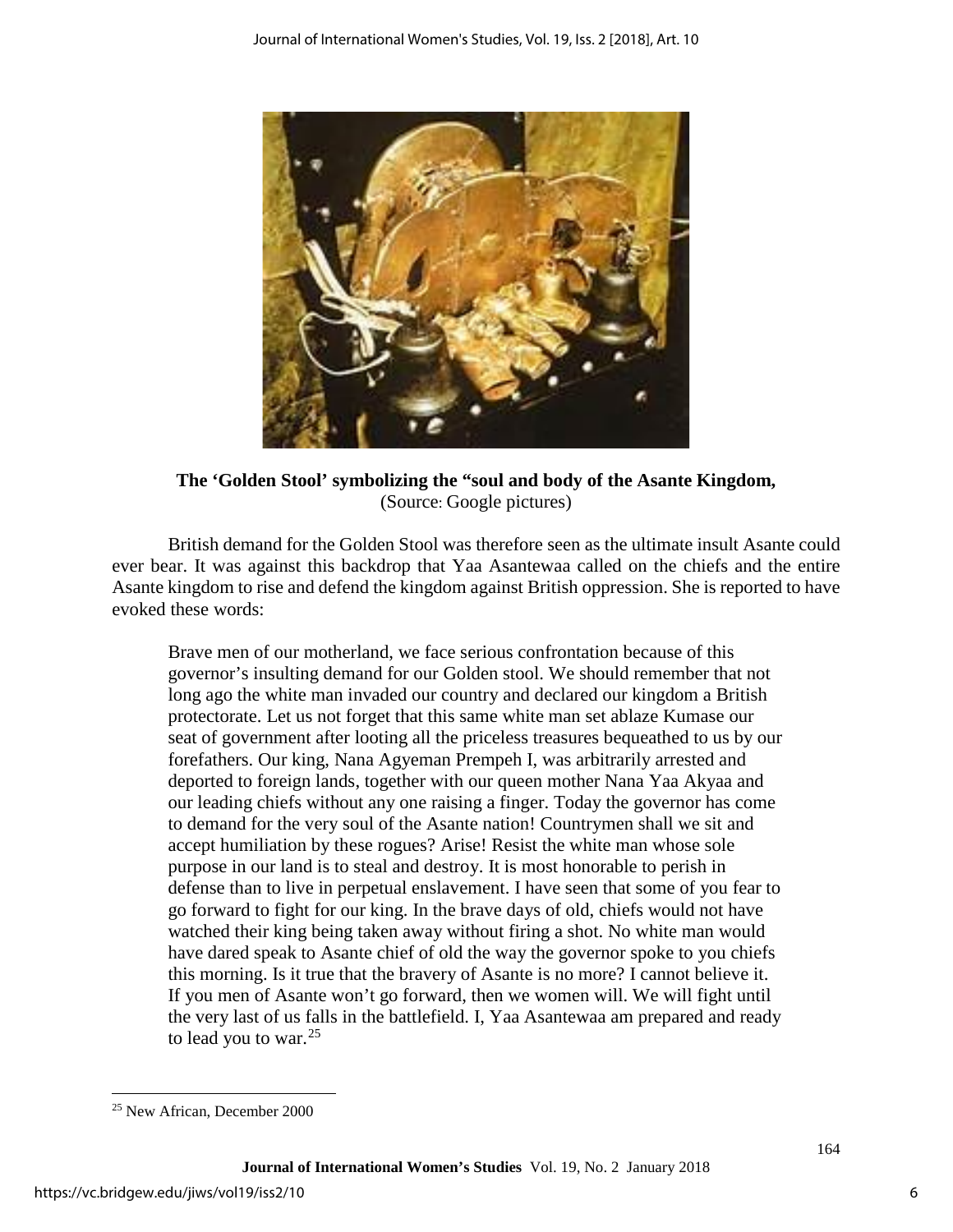

Yaa Asantewaa at war in 1900, (Source: Google pictures)

With these words, Yaa Asantewaa, the queen mother of Edweso near Kumasi, the Asante capital, declared war against the British in March 1900. Yaa Asantewaa proved to be an astute strategist, mounting roadblocks on all routes leading to Kumasi to halt the advance of British reinforcements and supplies from the Coast. Telegraph poles were also destroyed to disable communication between Asante and the Coast, laying the grounds for the siege of the Kumasi Fort, where the governor and his people were trapped.<sup>[26](#page-7-0)</sup> With an army of four thousand, Yaa Asantewaa and her army scored some notable early successes though she eventually lost to the British due to their superior weapons. She was betrayed and captured at Sreso Timpomu (town 130 kilometers from Kumasi).

This ended the last significant attempt by the Asante to halt the machinery of British military and cultural imperialism.<sup>[27](#page-7-1)</sup> Yaa Asantewaa's role in Asante nationalism portray her as the

l

<span id="page-7-1"></span><span id="page-7-0"></span><sup>&</sup>lt;sup>26</sup> New African, June 2006.<br><sup>27</sup> New African, "Yaa Asantewaa: A woman of Iron", December 2000.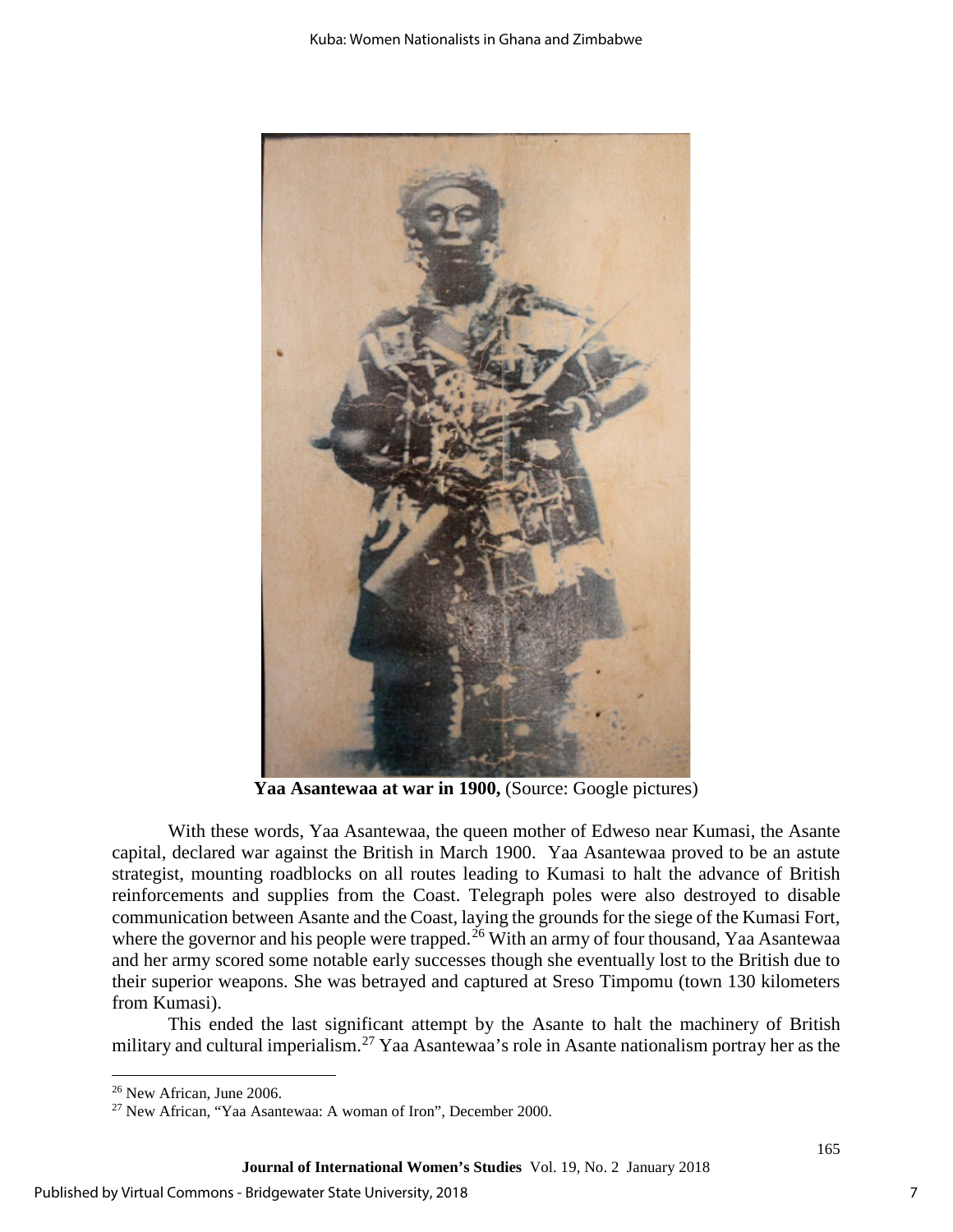light of women nationalists move.ment in Ghana and Africa at large. Despite her role, Yaa Asantewaa has not received the necessary attention like her fellow male heroes in Asante history. This is mainly due to tradition and male chauvinism, which makes women play second fiddle to their male counterpart irrespective of their role in history. Yaa Asantewaa was deported to the Seychelles Island in the Indian Ocean by the British, where she lived and died twenty years later in 1921. Her remains were later brought back to Edweso in 2001 for a final burial.

### **Charwe Nehanda Nyakasikana**

Charwe Nehanda Nyakasikana was born to the Shona people of Zimbabwe in 1863. The Shona were one of the greatest ethnic groups in Zimbabwe during the colonial struggle. Charwe Nyakasikana was one of the major spiritual leaders of African resistance to white rule in Northern Rhodesia now Zimbabwe. She was a woman who lived in the northern part of the country and whose influence was widespread. Nehanda<sup>[28](#page-8-0)</sup> and other two priests, Mukwati and Kagubi, but especially Kagubi in Western Mashonaland led a direct resistance against foreign assault. In 1896 after British invasion of Zimbabwe, English settlers started confiscating land and cattle. Initially in search of gold, they ruthlessly sought to impose white supremacy through forced labor and heavy taxation.<sup>[29](#page-8-1)</sup> Imbued with racial arrogance, they rarely hesitated to engage in acts of physical cruelty, beating and torturing Zimbabweans as they saw fit. It did not take long for the Africans to start resisting and fighting back.

The military campaign to push the British out of Zimbabwe, known as the Chimurenga or the war of liberation, started in May 1896 out of the initiative of the Ndebele people another important ethnic group in Zimbabwe. During the time of white invasion in Zimbabwe, the Nehanda medium was Charwe Nyakasikana. Being the spirit medium, Nyakasikana effectively conveyed to the people that Mwari, their supreme deity, disapproved of British presence and action and demanded that the white people be removed from the land. Nyakasikana served as a leader and offered spiritual support to the army during the first Chimurenga.<sup>[30](#page-8-2)</sup>

The army of the local people at the initial stages of the war enjoyed many victories on the battlefield and the realization of the wish of Mwari (the physical removal of the British from the land) seemed near. H.H. Polland, a European commissioner who operated in Nehanda's zone and had become notorious for his cruelty, was captured.<sup>[31](#page-8-3)</sup> He was brought to Nehanda who had him work as her servant for a while and then had him executed. However, running out of supplies, the Africans were eventually defeated by the Europeans. Nehanda allowed herself to be taken into captivity to avoid further African bloodshed and deaths. She was kept at the Harare jail. Her trial opened in March 1898 found her guilty of having killed Polland, she was executed by hanging on April 27, 1898.<sup>32</sup>

 Before she was hanged, Nehanda announced to the Europeans that her body would rise again to lead the second liberation war. She assured the British that she would gain victory over them in

l

<span id="page-8-0"></span><sup>&</sup>lt;sup>28</sup> Nehanda was a spirit medium sometime referred to us a lion spirit in the history of Zimbabwe.

<span id="page-8-1"></span><sup>29</sup> Jean Allman, Susan Geiger and Nakanyike Musisi. *Women in Africa Colonial Histories: Introduction*  (Bloomington: Indiana University Press, 2002), 305.

<span id="page-8-2"></span><sup>30</sup> Ruramisia Charumbira. "Rooted and Winged, Keeping Traditions without being Traditional: Zimbabwean Women's Ancestral, Historical and Contemporary Agency in Afrocentric Development", A Thesis Submitted in partial fulfillment of the requirements for the degree of Master of Arts in International Development Studies, Saint

<span id="page-8-3"></span>Mary's University Halifax, Nova Scotia, September 1999, 55. 31 Nakanyike Musisi, *Women in Africa Colonial Histories*, 306. 32 Ibid., 307.

<span id="page-8-4"></span>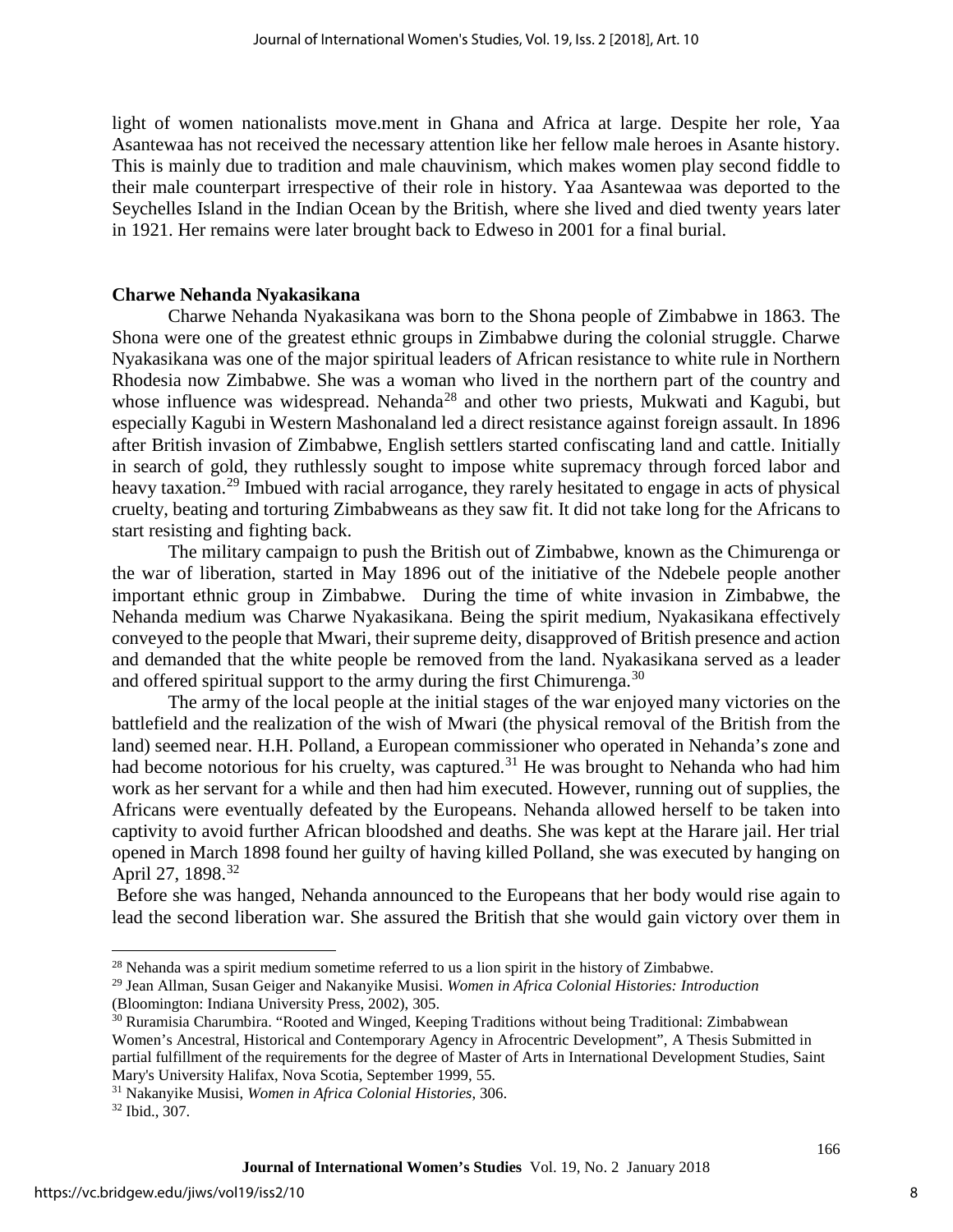the second struggle. Because of the courage and heroism that she never failed to display, Nehanda is considered by many to be the single most important person in the modern history of Zimbabwe.<sup>[33](#page-9-0)</sup> She was a major source of inspiration during the more recent nationalist struggle of the 1960s and 1970s. She is still referred to, out of affection and respect, as Mbuya ("Grandmother") Nehanda by Zimbabwean nationalists. The main maternity hospital in Harare is named after her.



prison. 1897. **Charwe (left) with Kagubi (right) in prison 1897,** (Source, Wikipedia.com)

# **Women Nationalism in Ghana and Zimbabwe after Yaa Asantewaa and Charwe Nyakasikana**

Yaa Asantewaa and Charwe Nyakasikana were great women in the struggle for the national identity of their regions. But they were not the only great women in Africa in the nineteenth and

<span id="page-9-0"></span>l <sup>33</sup> Emmanuel Chiwome. "The Role of Oral Traditions in the War of National Liberation in Zimbabwe: Preliminary Observations", *Journal of Folklore Research, Vol. 27, No. 3 Indiana University Press* (Sep. - Dec. 1990), pp. 241- 247.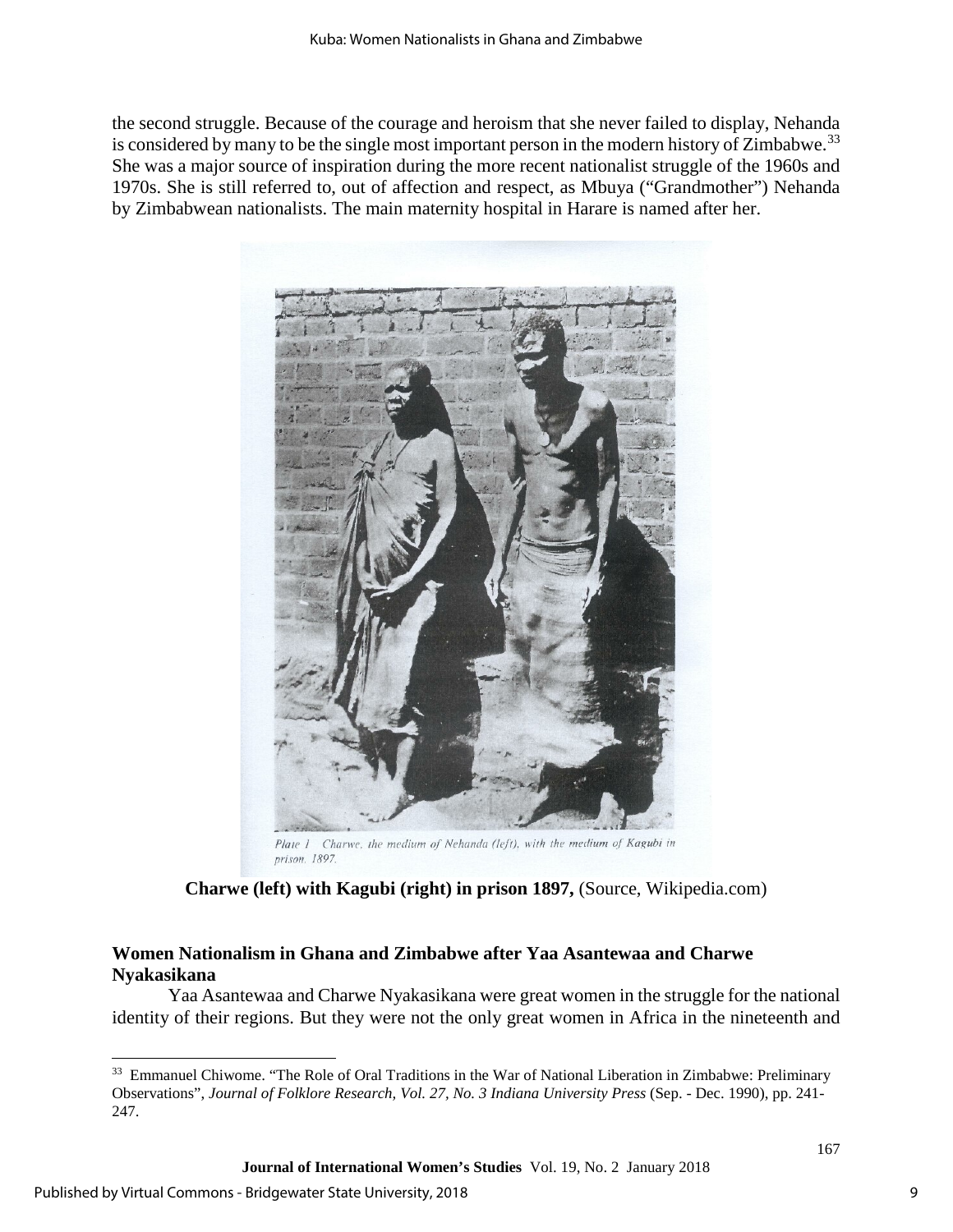twentieth century to take leading roles in male dominated nation building. Ivor Wilks, the British historian and an authority in Asante history, stated, "instead of speaking of Asante ancestors in the 1800s, we should speak of ancestress because women dominated in policy formulation and direction".<sup>[34](#page-10-0)</sup> The road to Kumasi, for instance, was constructed on the orders of a woman, Akyaawa Yikwan, an Asante royal who hailed from Akorase. She is described as one of the best diplomats and negotiators of the nineteenth century. Again, when the Asante kingdom began to fall apart in the 1880s, it was Asantehemaa (Queen) Nana Yaa Akyaa who restored it.<sup>[35](#page-10-1)</sup> That notwithstanding the roles of Yaa Asantewaa and Charwe Nyakasikana were extraordinary to nationalists and national identity in Africa in general. Their roles paved the road for anti-colonial struggle and the decolonization process in Ghana and Zimbabwe. The role of Yaa Asantewaa and Charwe Nyakasikana provided motivation for other women that followed them. For instance, in Zimbabwe women were actively involved in the second liberation struggle which eventually led to the independence of Zimbabwe.<sup>36</sup>

Though their roles were supportive as the nationalist movement in Zimbabwe was clearly male-dominated, women nationalists had a significant impact in the anti-colonial struggle.<sup>[37](#page-10-3)</sup> With the banned placed on the National Democratic Party (NDP), (Anti-colonial movement) in 1960, women in the party led a protest in Salisbury (now Harare), the capital, leading to the arrest of over two thousand women. Women in the NDP organized a demonstration against the approval of a new constitution which cemented white domination by allocating only fifteen out of sixty-five parliamentary seats to Zimbabweans. Sally Mugabe, wife of Robert Mugabe, president of Zimbabwe remembered:

We didn't tell our husbands about our plans. Early one morning we left our homes and by 7 a.m. we were all assembled in the foyer of the prime minister's office in the city center to protest in a peaceful manner, by means of placards, against the new Constitution. The placards read: 'Women Do Not Accept This Backward Constitution,' 'Give Us our Land and Country,' and 'One Man One Vote'. Soon our number increased to over 1,500 women. The police were in their hundreds with dogs. Thousands of women were arrested, beaten and jailed.<sup>38</sup>

Robert Mugabe, then a leading nationalist and currently the president of Zimbabwe, argued that women organized the large protests because 'the men failed to respond to the nationalist call for several strike actions, indeed some men actually hindered the women actions'. Husbands threatened their wives with divorce while they were in prison for their involvement in the strikes. These women however remained firm and stood for their cause. This bravery of women during the anti-colonial struggle in Zimbabwe in the twentieth century undoubtedly was inspired by the role of Charwe Nyakasikana in the nineteenth century.[39](#page-10-5)

l

<span id="page-10-1"></span><span id="page-10-0"></span><sup>&</sup>lt;sup>34</sup> New African, June 2006.<br><sup>35</sup> Nakanyike Musisi, *Women in Africa Colonial Histories*, 308.<br><sup>36</sup> Chiwome, "The Role of Oral Traditions in the War of National Liberation in Zimbabwe: Preliminary

<span id="page-10-3"></span><span id="page-10-2"></span>Observations", 245.<br><sup>37</sup> Charumbira, "Rooted and Winged, Keeping Traditions without being Traditional: Zimbabwean Women's Ancestral. 38 Nakanyike Musisi, *Women in Africa Colonial Histories*, 310. 39 Ibid., 311.

<span id="page-10-5"></span><span id="page-10-4"></span>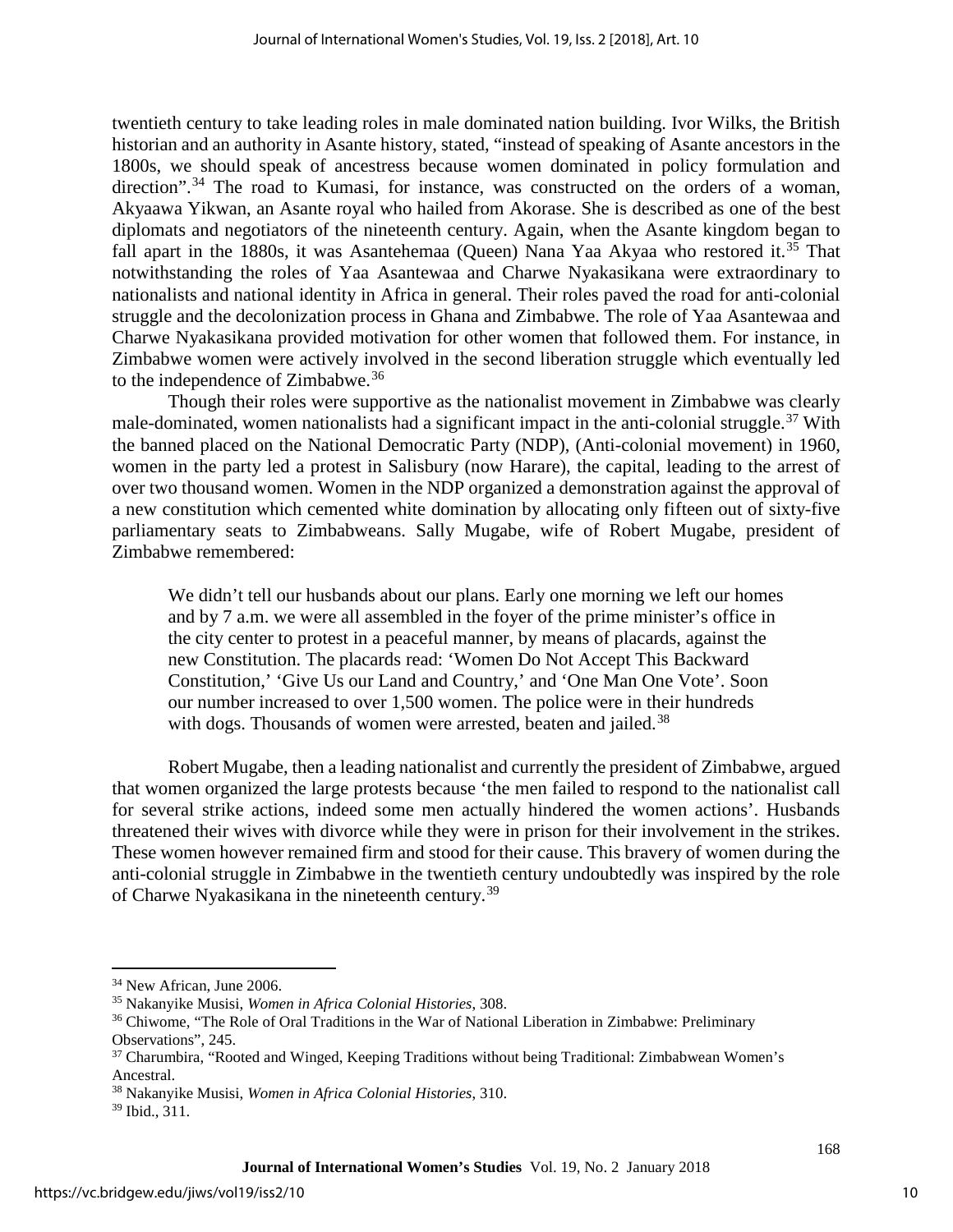Women's roles in the national struggle in Zimbabwe were not limited to strikes and passive resistance. Women took part in the guerilla warfare in the Second Chimurenga (second liberation war). Monica, one of the women who took part of the second liberation struggle, has this to say:

I was appointed to guard a camp, as much as I wanted to go to the front, since I had come to fight the enemy, they always wanted people who would look after the camps. We were given our rifles, to go and guard the women in this camp, Osibisa. All women who had joined the war to liberate Zimbabwe, the same women were being attacked in their training camps across the border, were described by the nationalist movement as both liberated and fighting for equality with men.<sup>40</sup>

In 1978, Teurai Ropa, then leading ZANU's Department of Women's Affairs asserted, "Gone are the days when all women did was to sew, knit, cook, commiserate with and mourn their fallen soldiers. Now they too participate in the fighting, they too face the music". In 1979, she repeated those statements: 'Today women are not only mere bedroom women to produce children as the concept used to be, they are in the vanguard liberation struggle in Zimbabwe. This oppressive and exploitative system has affected women to the same degree as it has affected men'. [41](#page-11-1)

In Ghana since Yaa Asantewaa, many women have pushed their skills and qualities from the home and the family level to the national and international level. For instance, Mrs. Theodosia Salome Okoh originated and designed the Ghana national flag when the country gained its independence from the British. Her flag signifies the liberation struggle and the pride of Africa.<sup>[42](#page-11-2)</sup> To date Ghanaians accord reverence to the flag designed by Mrs. Okoh. Another great woman was Dr. Esther Ocloo of the Nkulenu Industries Limited who was named as one of the foremost women leaders by the Cambridge Biographical Society. She contributed tremendously towards the economic independence and empowerment of Ghanaian women. Her products allow Ghanaians in the diaspora to enjoy their local dishes outside home.

Women have helped shaped Africa identity yet women as national heroines in Africa are either unnoticed or receive little attention compared to their male counterpart. It is easier for one to find history of heroes being thought in most Africa education institutions compared to heroines. In contemporary Ghanaian society Yaa Asantewaa is the woman who has her portrait on the country's currency compared to eight males.<sup>[43](#page-11-3)</sup>

#### **Conclusion**

Women all over the world have been considered second fiddles to their male counterparts throughout history. Despite their role as biological producers, reproducers of boundaries of national groups and cultural transmitters, they still are rated as second class citizens because of

l

<span id="page-11-2"></span>

<span id="page-11-1"></span><span id="page-11-0"></span><sup>&</sup>lt;sup>40</sup> Ibid., 314.<br><sup>41</sup> Ibid., 316.<br><sup>42</sup> Kimble, A *Political History of Ghana*, 308.<br><sup>43</sup> Nana Pokua Wiafe Mensah, Nana Yaa Asantwaa, "The Queen Mother of Ejisu: The Unsung.

Heroine of Feminism in Ghana", A thesis submitted in conformity with the requirements.

<span id="page-11-3"></span>for the degree of Master of Arts Department of Sociology and Equity Studies in Education.

Ontario Institute for Studies in Education of the University of Toronto, 2010.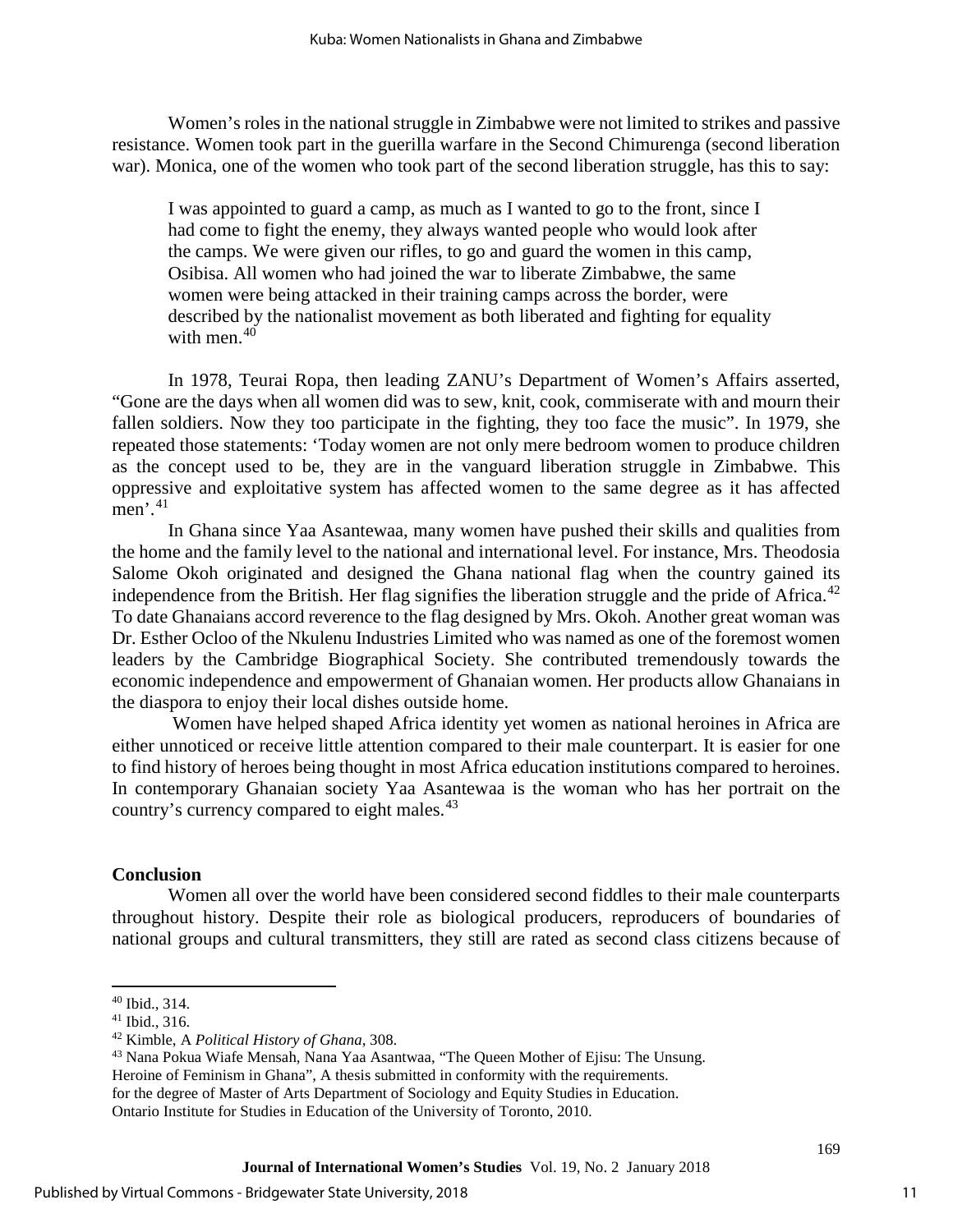culture, laws and religion.<sup>[44](#page-12-0)</sup> Their tremendous roles in history are always considered as supportive roles to men. There can never be a nation without women. The roles of Yaa Asantewaa and Charwe Nyakasikana show women have been significant during nation-building. Their roles still continue to inspire women to play their roles in the development of their countries. It is therefore necessary for scholars to pay more attention to the heroines who either laid down their lives or contributed in diverse ways to make the world what it is today.

# **Acknowledgement**

I am deeply indebted to my Professor, Dr. Kolleen Guy for her time editing and providing relevant suggestions to my manuscript. I say a big thank you. I also appreciate the support of the entire faculty members of the History Department in the University of Texas at San Antonio, especially my advisor, Professor Rhonda Gonzales and the Chair of the History Department, Professor Kristen Gardner, and Dr. Gregg Michel, former chair.

l

<span id="page-12-0"></span><sup>44</sup> John Hutchinson and Anthony D. Smith. *Nationalism* (New York: Oxford University Press, 1994), 315.